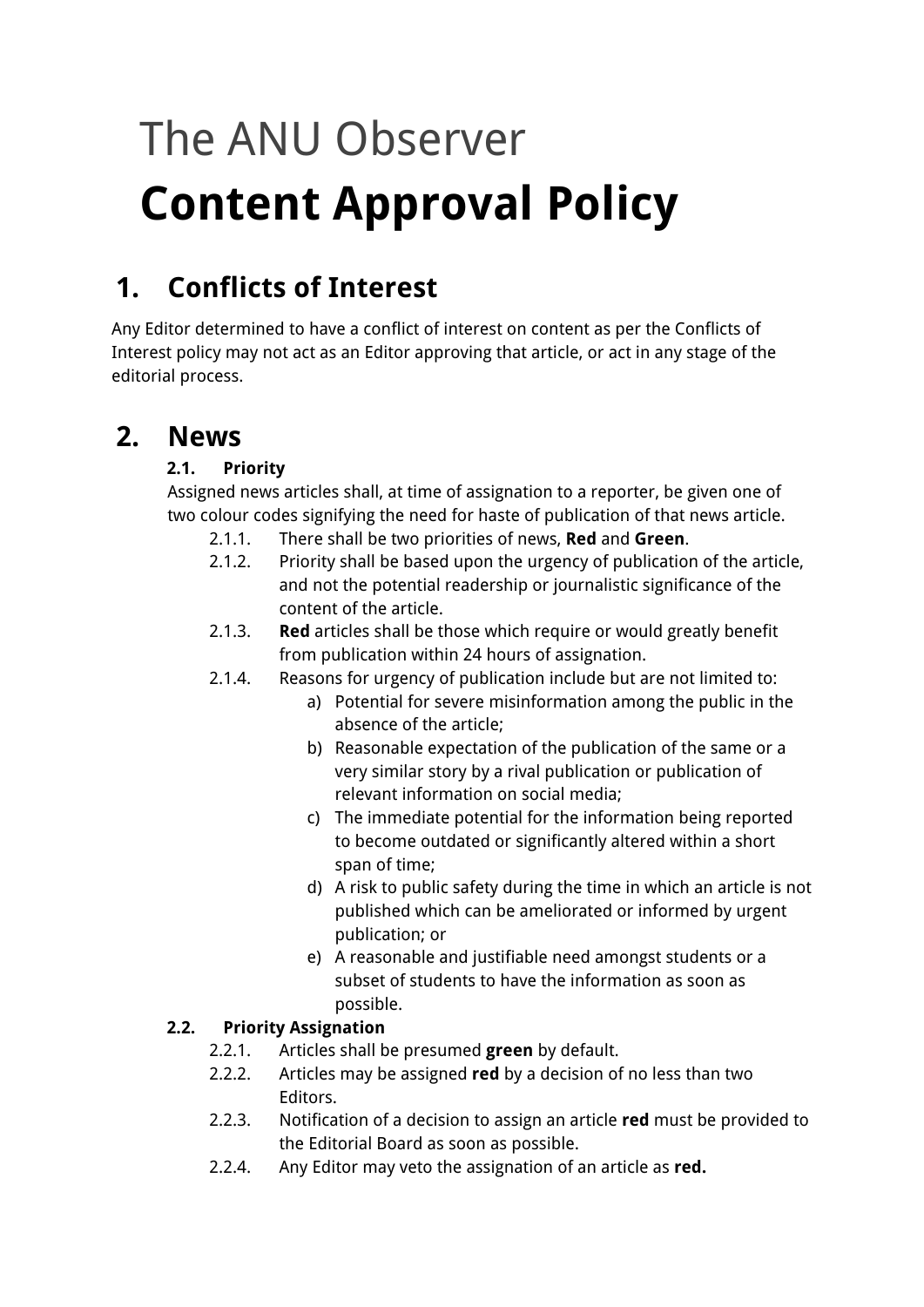2.2.4.1. Where this occurs the Editorial Board will decide on the article's colour status as soon as is reasonably practicable.

#### 2.3. **Approval of Green articles**

- 2.3.1. News articles with a Green priority must be approved by two Editors, neither of whom can be an author of the article.
- 2.3.2. Before approving a **green** article, an approving Editor must ensure that the article has followed the editorial process stipulated in appendix A part 1.

#### 2.4. **Approval of red articles**

- 2.4.1. News articles with a **red** priority must be approved by a single Editor, who cannot be the author of the article.
- 2.4.2. Before approving a **red** article, an approving Editor must ensure that the article has followed the editorial process stipulated in appendix A part 2.

# **3. Analysis**

#### **3.1. Definition**

- 3.1.1. Includes, but is not limited to;
	- 3.1.1.1. Explainers
	- 3.1.1.2. Analysis
	- 3.1.1.3. Editorial Blogs

#### **3.2. Approval**

- 3.2.1. Analysis pieces must be approved by two Editors, neither of whom can be an author of the article.
- 3.2.2. Before approving an analysis piece, an approving Editor must ensure that the article has followed the editorial process stipulated in appendix A part 3.

# **4. Other Content**

#### 4.1. Liveblogs

- 4.1.1. The creation and publication of a liveblog as a whole is subject to the approval of two Editors.
- 4.1.2. Any member of the News Team may publish content on a Liveblog without prior permission of any Editor.
	- 4.1.2.1. Should the Officer or a reasonable person in their position believe that the content may be controversial, require fact-checking, or otherwise require oversight, they are obliged to seek that oversight from an Editor.
- 4.2. Social media posts
	- 4.2.1. Written posts on social media, including images with text, are considered to act as articles for the purpose of this policy, and will be assigned a red or green priority.
	- 4.2.2. Other posts are governed under the Social Media Policy.
- 4.3. Editorial Publications
	- 4.3.1. A statement made on behalf of the Observer Editorial Board which claims the Board's position on an issue must be unanimously supported by all members of the Observer Editorial board.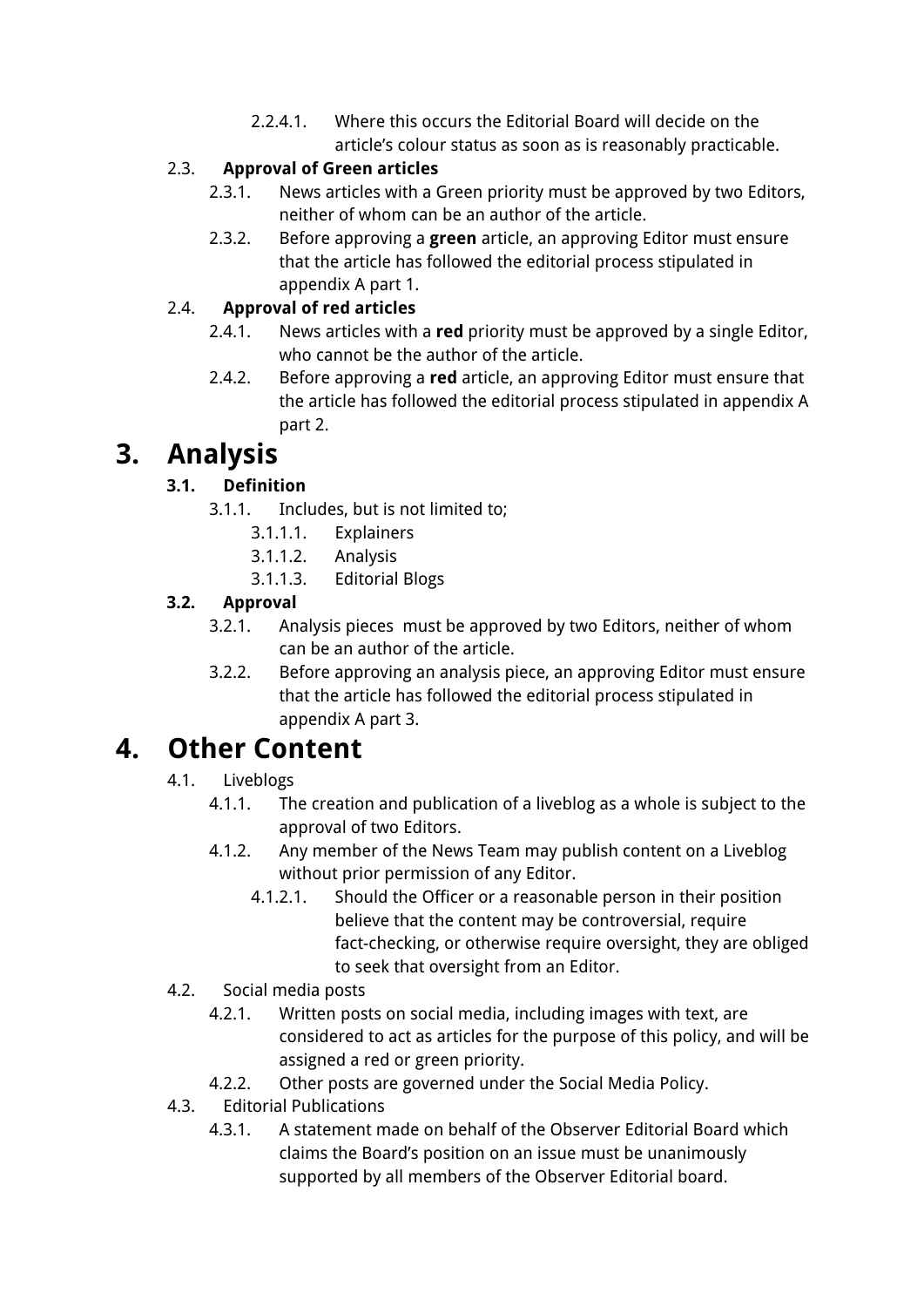#### **4.4. Miscellaneous**

Any content not here covered that could reasonably be considered to be written content published by The ANU Observer shall require approval by two Editors.

# **Appendix A - Editorial Process**

### **Part 1 - Green Articles**

#### **For stories written by a reporter or senior reporter**

- 1. A **reporter** writes the article in collaboration with the **Editor** who assigned the article (**Editor 1**).
- 2. **Editor 1** performs a **first edit.**
- 3. **Editor 1** returns the article to the **reporter** for feedback.
	- a. The **reporter** may at this time dispute any changes to the article. In such a case the **reporter** and **Editor 1** must attempt to resolve the dispute.
	- b. Should the dispute be unresolved, the **reporter** may request another **Editor** take on the role of primary editor and replace **Editor 1.** At such a time, the Editorial Board will decide whether the article should proceed, and if so, under which **Editor.** At such a time the process will return to **step 2** under this process.
- **4. Editor 1** will request another **Editor** to work on the article (**Editor 2). Editor 2** will perform a **second edit.**
	- **a. Editor 2** will return the article to the **reporter** for feedback, in the event of a dispute, refer to to process for dispute with **Editor 1**.
- 5. A member of the **News Team**, previously uninvolved with the process will perform a **proof**.
	- a. Said member will return the article to the **reporter** for feedback.

Someone previously uninvolved in the process runs **proof**, gets feedback from **reporter**, signs off.

**Editor y** and **Editor x** sign off on final print article

#### **Green process for story by Editor**

**Editor 1** writes autonomously

**Editor 2** runs edit, gets feedback from Editor 1

Someone previously uninvolved in the process runs **proof**, gets feedback from **Editor 1**, signs off.

**Editor 2** and **Editor x** sign off on final print article.

## **First Edit**

A first edit is a thorough critique and analysis of the article. It should address:

- **Journalistic nature** - does it deserve to be published, is it newsworthy, is it a useful addition to the public conversation.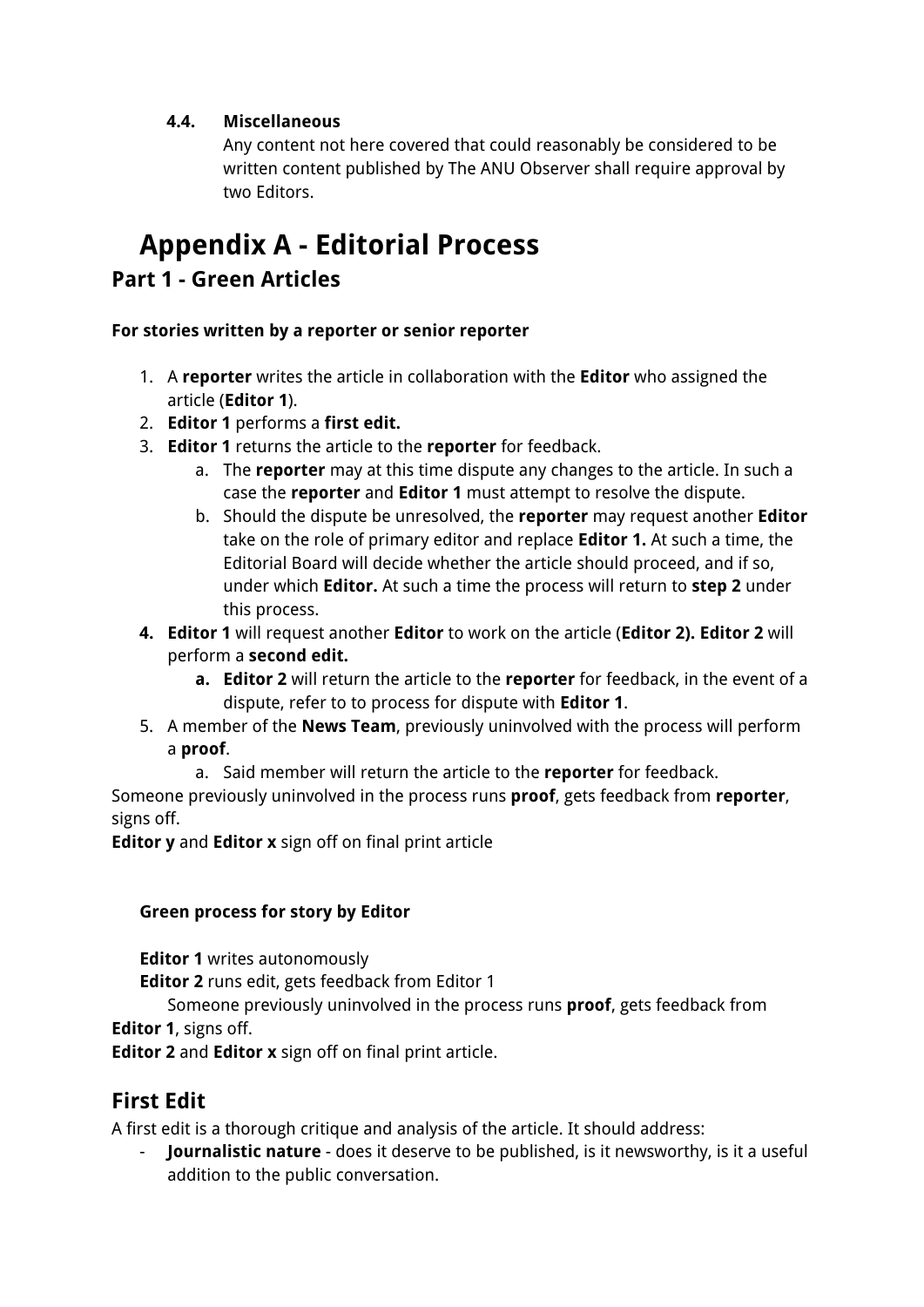- **- Information present** ensuring that all information in the piece is relevant, and that there is no absent information.
- **Structure** does it flow well, should paragraphs be moved around, deleted, or added. Is it too long or too short.
	- News Stories should generally be between 200-800 words, although this can be amended at the discretion of the Editor.
- **- Language** is the piece well written, do the words used accurately describe events, is it engaging without being hyperbolic.
- **- Bias** does the piece present a fair and accurate picture of all sides, and does it provide the best form of any arguments provided.
- **- Conflicts of Interest** does the reporter have any conflicts with any person or matter discussed in the piece?
- **- Sourcing** are all claims fact-checked and the Editor understands the origin of all statements made.

## **Second Edit**

A second edit is a broader analysis of an article from a greater distance, which ensures any flaws in the article that might be missed are identified. It should address:

- **- Journalistic nature**
- **- Information present**
- **- Bias**
- **- Conflicts of interest**
- **- Sourcing**

A second edit should generally attempt to avoid detailed comments on the structure, language and prose of a piece wherever possible, so as not to greatly delay the process of an article. The second edit should only mention these things when the Editor feels they create issues in the above areas.

## **Part 2 - Red Articles**

#### **The process for approval of Red Articles is as follows:**

- 1. The assigned **reporter** researches and writes the article
- 2. An **Editor** conducts a combined edit, fact-check and proof.
	- a. Any part of this step may be completed by another member of the News Team at the discretion of the **Editor** or **Editorial Board**.
	- b. These alterations do not require the approval of the **reporter**.
- 3. A single **Editor** signs off on the final publication.

## **Part 3 - Analysis**

- 1. The writing process for Analysis pieces will be the collaborative effort of a **writing team**. The **writing team** will include;
	- a. No less than two members of the **News Team,**
	- b. And no less than one **Editor** (**Editor 1**).
- 2. An **Editor** not involved in writing (**Editor 2**) performs a **first edit.**
- 3. **Editor 2** returns the article to the **writing team** for feedback.